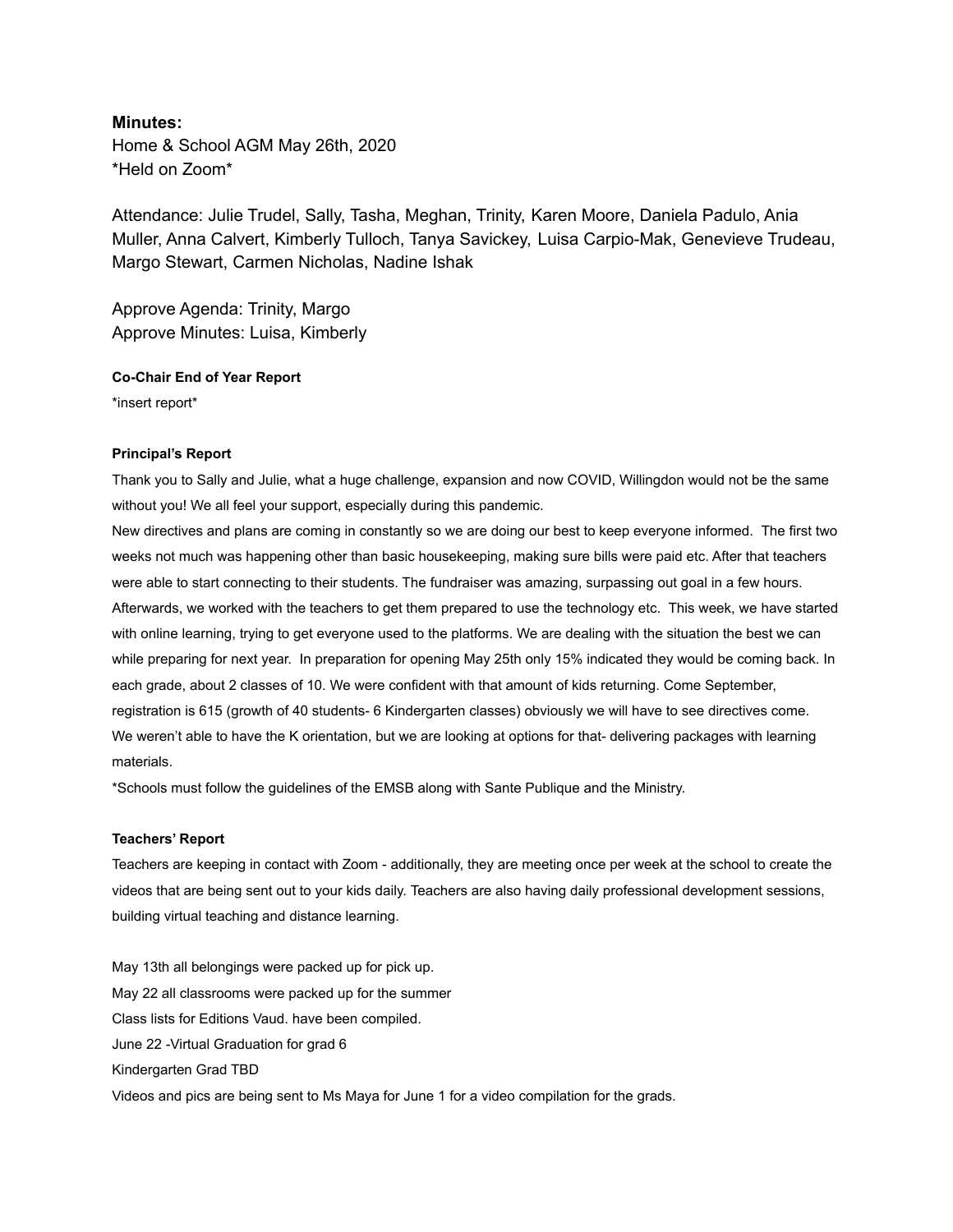All class schedules are available on the website.

Mme Maryse, Mme Maradis, Miss Wiess are all retiring this year, looking into how to celebrate their time at Willingdon.

### **Communications' Report**

Communications have obviously been very quiet! Compiling a document of all necessary logins for the new chairs. Separate Zoom call will be set up between Trinity, Margo and Karen to pass along the details.

### **Treasurer's Report**

\$44K Approx balance. FEF: \$7373 (not including the go fund me \$) Grad balance: \$5600 Teacher's orders: \$2200 outstanding- to follow up with Maya After expenses approx: \$27,000 left \*Bike Racks: Amount was approved but so far no movement there - to follow up with Steve

### **Grad Committee Report**

Zoom Ceremony for Grade 6. June 22 in the evening. The yearbook is still a go! Getting personal pages, baby photos has been a challenge but we got everybody! Trying to come up with an idea to get their yearbooks and certificate handed to them. Looking forward to when we can host a party with the DJ- perhaps a grade 7 reunion.

#### **EDP Report**

Refund checks are being worked on for parents who paid the year. Will take about a week. Clarification: EDP is not Base-Daycare so are not open. At the moment, the plan is to do registrations in August when everyone has a better idea of their schedule. PPE is ready- animator to kid ratio is excellent so we are prepared. Not raising prices next year.

#### **Membership Report**

Passed on by Kristin: Sogoto form needs to be streamlined with the information required with QHFSA.

#### **Other business**

Cancelled Events

- 1) Fun Fair
- 2) Kindergarten Boohoo- Woohoo Breakfast
- 3) Welcome Back Corn Roast

Upcoming Events/ fundraisers